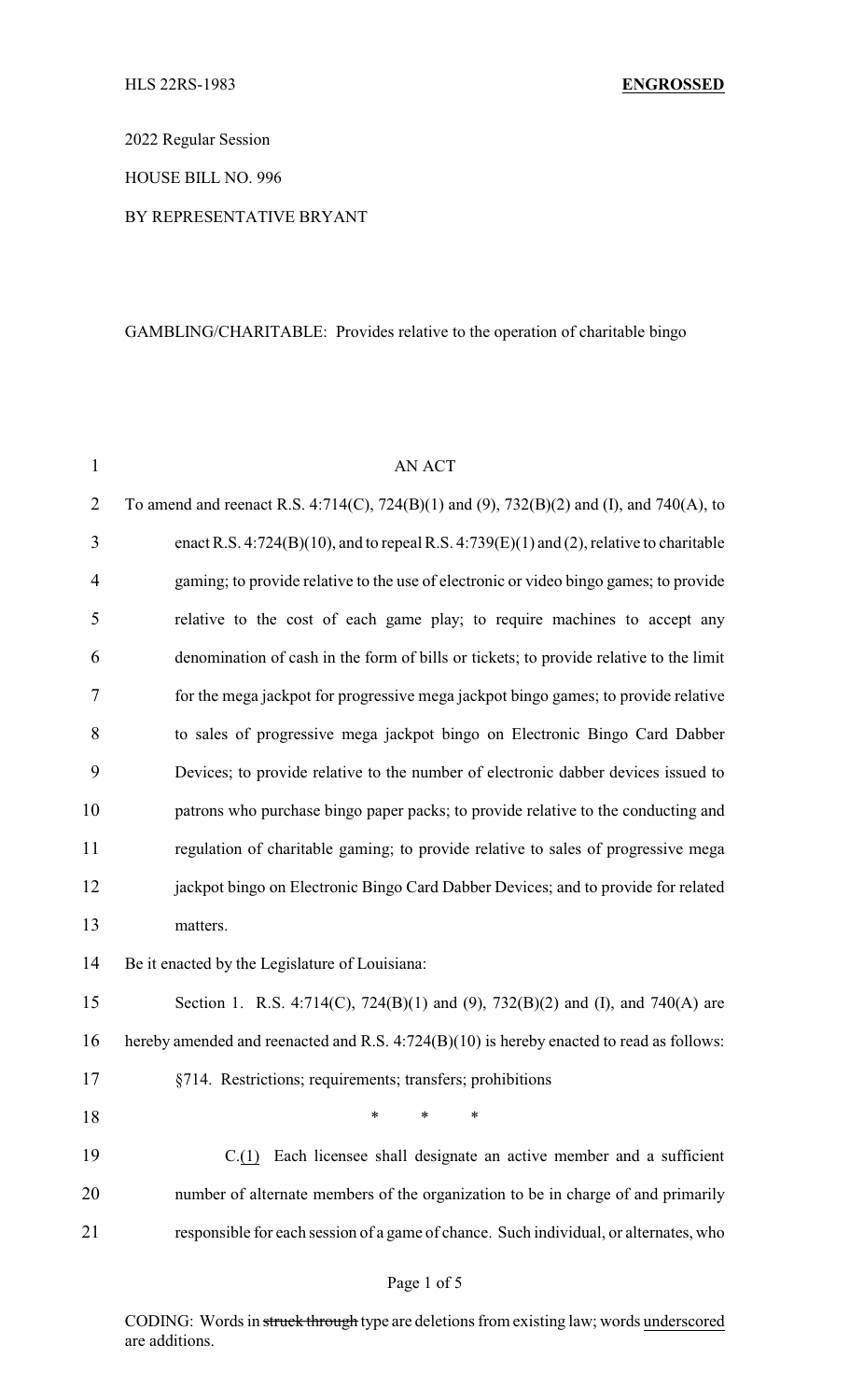| $\mathbf{1}$   | shall be designated as the member-in-charge, shall supervise all activities of such    |
|----------------|----------------------------------------------------------------------------------------|
| $\overline{2}$ | session and be responsible for the conduct of all games of such session. The           |
| 3              | member-in-charge or alternate shall be present at all times on the premises during the |
| 4              | session. In addition, each The provisions of this Paragraph shall only apply to call   |
| 5              | bingo sessions.                                                                        |
| 6              | (2) Each licensee shall designate an active member of the organization to be           |
| 7              | responsible for the documentation of receipts and disbursements as well as the         |
| 8              | maintenance of all financial records. Such individual designated shall have been a     |
| 9              | member in good standing of the organization and shall be familiar with the             |
| 10             | provisions of this Chapter, applicable local ordinances and regulations, and the rules |
| 11             | and regulations of the office.                                                         |
| 12             | *<br>*<br>$\ast$                                                                       |
| 13             | §724. Use of electronic or video bingo games                                           |
| 14             | $\ast$<br>*<br>*                                                                       |
| 15             | B. Any such electronic bingo machine shall be subject to the following                 |
| 16             | requirements and restrictions concerning its operation and use:                        |
| 17             | (1) The cost of each game play shall be not less than twenty-five cents nor            |
| 18             | more than one dollar four dollars.                                                     |
| 19             | *<br>*<br>∗                                                                            |
| 20             | (9) A machine shall have a mechanism that accepts any denomination of                  |
| 21             | cash in the form of bills or tickets verifiable as valid indicating the ticket value.  |
| 22             | No person under the age of eighteen shall assist in the holding,<br>(10)               |
| 23             | operation, or conducting of electronic or video bingo games.                           |
| 24             | ∗<br>∗<br>*                                                                            |
| 25             | §732. Progressive bingo                                                                |
| 26             | ∗<br>∗<br>∗                                                                            |
| 27             | <b>B.</b>                                                                              |
| 28             | ∗<br>$\ast$<br>∗                                                                       |

# Page 2 of 5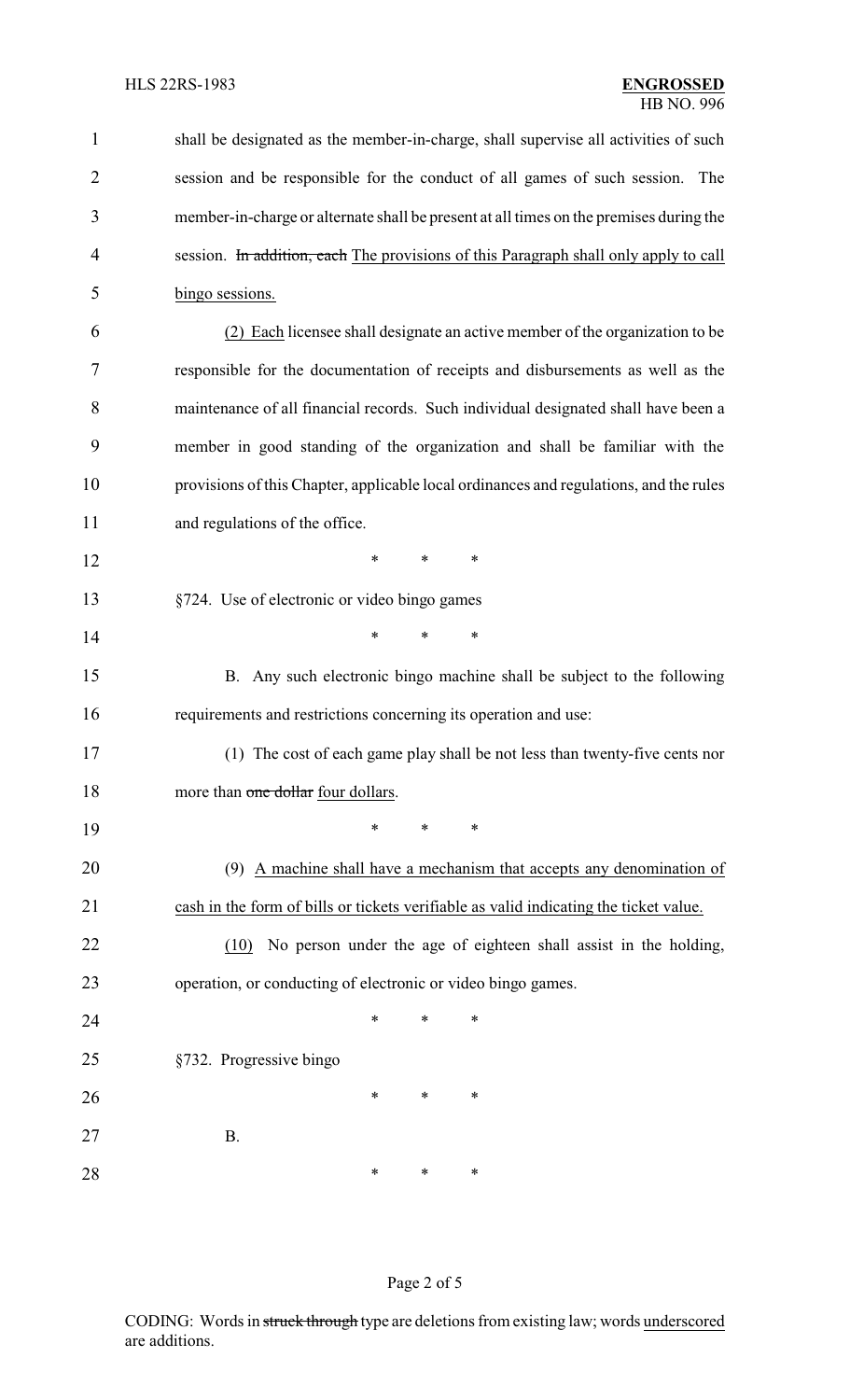| $\mathbf{1}$   | (2) The mega jackpot for a progressive mega jackpot bingo game played                   |
|----------------|-----------------------------------------------------------------------------------------|
| $\overline{2}$ | pursuant to and in accordance with the provisions of this Section and networked or      |
| 3              | linked together pursuant to Subsection G of this Section may exceed the limit           |
| $\overline{4}$ | established in R.S. 4:714, but shall not exceed ten thirty thousand dollars. Portions   |
| 5              | of players' contributions to progressive mega jackpot bingo games may be used for       |
| 6              | consolation prizes and to contribute to the progressive mega prize pool and shall not   |
| 7              | be considered part of the limit established in R.S. $4:714(B)$ .                        |
| 8              | $\ast$<br>*                                                                             |
| 9              | I. Sales of progressive mega jackpot bingo on an Electronic Bingo Card                  |
| 10             | Dabber Device for any organization shall not exceed six thirty games per hour and       |
| 11             | shall not exceed the gross sales of bingo and pull-tabs in a single reporting quarter   |
| 12             | for any organization. The office may suspend the sales of progressive mega jackpot      |
| 13             | bingo for any organization that violates the provisions of this Subsection until the    |
| 14             | organization becomes compliant.                                                         |
| 15             | *<br>*<br>∗                                                                             |
| 16             | §740. Session defined                                                                   |
| 17             | A. A session represents authorized games of chance played within a time                 |
| 18             | limit not to exceed eight consecutive hours, with a minimum of twelve hours             |
| 19             | between sessions. A licensee may operate no more than five premises for the             |
| 20             | purpose of charitable gaming activities, however, each licensee may only have one       |
| 21             | session at each premise per twelve hour period. A session of keno or bingo when the     |
| 22             | licensee possesses a special license is limited to $s\dot{x}x$ eight consecutive hours. |
| 23             | Sessions are limited to not more than one session per calendar day per licensee.        |
| 24             | Organizations are not allowed to begin their session until the stated time on their     |
| 25             | license issued by the office.                                                           |
| 26             | $\ast$<br>∗<br>*                                                                        |
| 27             | Section 2. R.S. $4:739(E)(1)$ and (2) are hereby repealed in their entirety.            |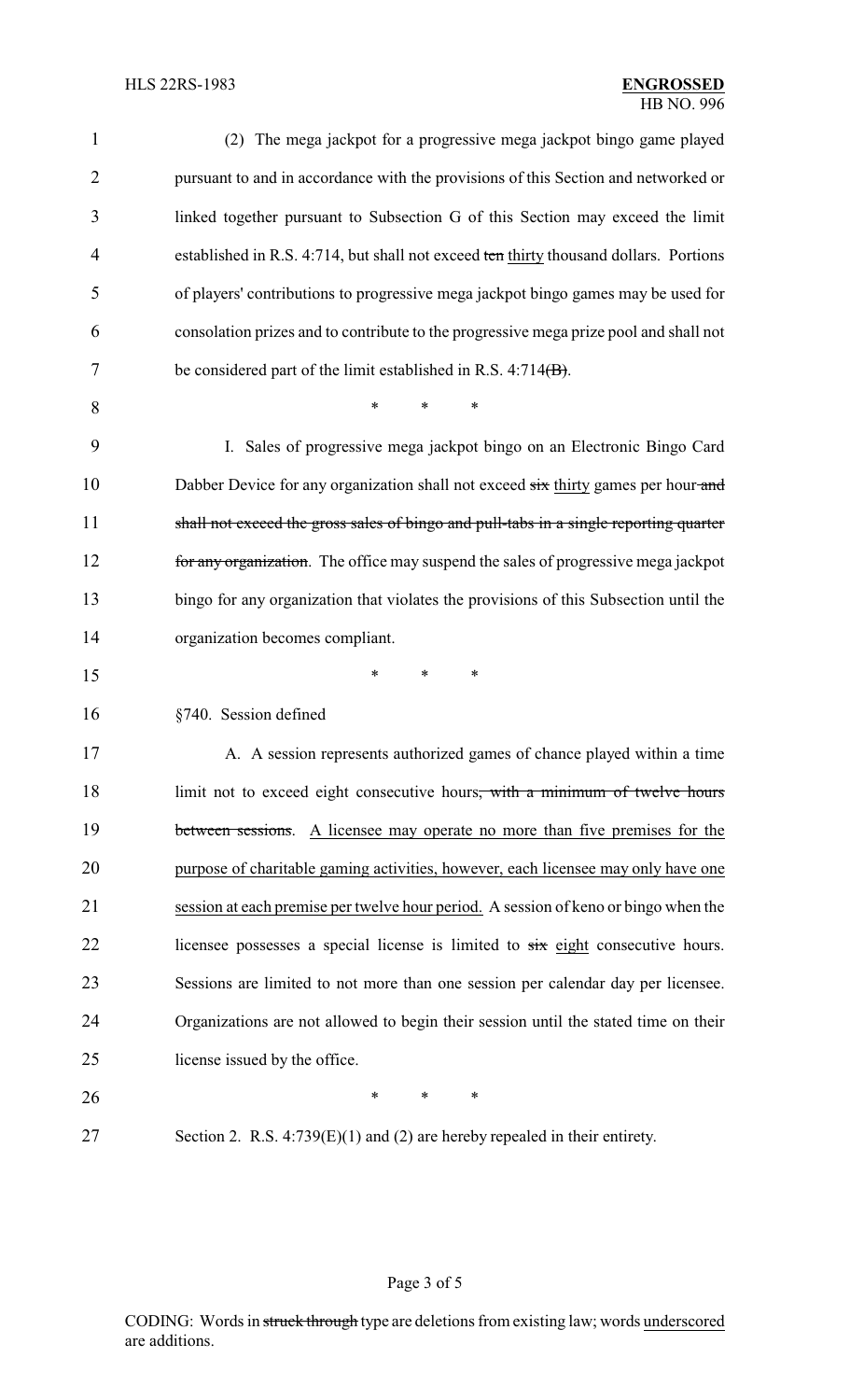#### DIGEST

The digest printed below was prepared by House Legislative Services. It constitutes no part of the legislative instrument. The keyword, one-liner, abstract, and digest do not constitute part of the law or proof or indicia of legislative intent. [R.S. 1:13(B) and 24:177(E)]

| HB 996 Engrossed | 2022 Regular Session | <b>Bryant</b> |
|------------------|----------------------|---------------|
|------------------|----------------------|---------------|

**Abstract:** Provides relative to requirements for certain members of a charitable organization, provides relative to electronic video bingo machines, increases the limit for the mega jackpot for a progressive mega jackpot bingo game, and provides relative to the definition of a session.

Present law  $(R.S. 4:714(C))$  provides that a member of a licensed charity must be present during any bingo games.

Proposed law amends present law to require a member of the licensed charity to be present only during call bingo games.

Present law (R.S. 4:724(B)) provides relative to requirements and restrictions for electronic video bingo machines. Provides that the cost of each game shall not be less than  $25¢$  nor more than one dollar.

Proposed law provides that the cost of each game shall not be less than  $25¢$  nor more than four dollars. Further requires electronic video bingo machines to have a mechanism that accepts any denomination of cash in the form of bills or tickets verifiable as valid indicating the ticket value.

Present law  $(R.S. 4:732(B)(2))$  provides that the mega jackpot for a progressive mega jackpot bingo game, networked or linked together through the use of Electronic Bingo Card Dabber Devices, may exceed the present law prize limit of \$4,500, but shall not exceed \$10,000.

Proposed law provides that the mega jackpot for a progressive mega jackpot bingo game, networked or linked together through the use of Electronic Bingo Card Dabber Devices, may exceed \$4,500, but shall not exceed \$30,000.

Present law (R.S. 4:732(I)) provides that sales of progressive mega jackpot bingo on an Electronic Bingo Card Dabber Device for any organization shall not exceed six games per hour and shall not exceed the gross sales of bingo and pull-tabs in a single reporting quarter for any organization. Authorizes the office of charitable gaming to suspend the sales of progressive mega jackpot bingo for any organization that violates present law until the organization becomes compliant.

Proposed law amends present law to provide that the sales of progressive mega jackpot bingo on an Electronic Bingo Card Dabber Device for any organization shall not exceed 30 games per hour. Proposed law removes the present law prohibition that the sales shall not exceed the gross sales of bingo and pull-tabs in a single reporting quarter for any organization.

Present law  $(R.S. 4:739(E)(1)$  and  $(2)$ ) provides that no more than two electronic dabber devices may be issued to any patron who has purchased bingo paper packs for use with the device. Further requires at least one electronic dabber device to be used as a back up in the event a device in play malfunctions.

Proposed law repeals present law.